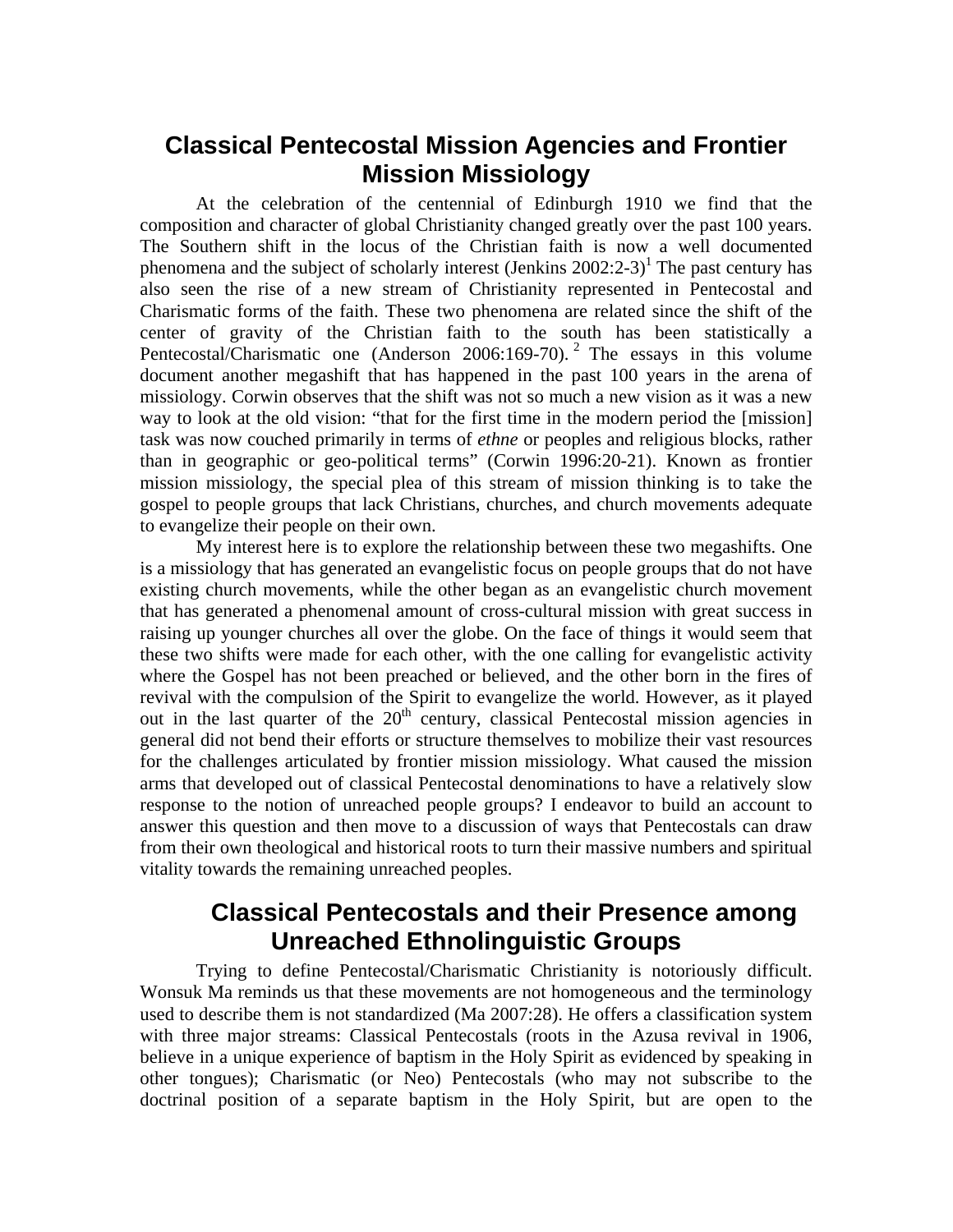supernatural work of the Spirit); and Indigenous (or Neo-Charismatic) Pentecostals (highly diverse and often with doctrinal emphases orthodox Christians reject or are uncomfortable) (Ma  $2007:28$ ).<sup>3</sup> Coming chronologically in the first wave of renewal at the turn of the last century classical Pentecostal denominational mission structures are older, more established, and have large networks of national churches outside their home borders.<sup>4</sup> Thus it is possible to track their response to the rise of frontier mission missiology from the mid-1970s to the present.

In critically examining the interface between classical Pentecostal mission agencies and the challenge of frontier missions to plant the church among the unreached, some qualifications are necessary. First, to make the assertion that these agencies were slow to respond does not mean that there was no response. Pentecostals place great value on personal calling and the leading of the Spirit. There have always been people called and led to work among groups of people that have had little or no Christian presence. Second, the achievements of the classical Pentecostal denominational mission agencies have been stunning. As an example, the Christians associated with churches planted or associated with the mission arms of only six of these denominations number nearly 82 million.<sup>5</sup> Third, although full documentation on this does not yet exist, we know that some of the cross-cultural workers generated from these newer church movements are ending up among the unreached. Finally, in the last decade there is evidence of increasing numbers of workers, structures, and initiatives within many of these agencies and their national churches that are devoted to aspects of frontier mission, often focusing on a particular religious block or the unreached in a geographic region.

It is in point of fact the phenomenal success of classical Pentecostal missions that brings into deeper contrast the realities of their massive growth in some places, and little fruit in others. This is matched by the fact of large numbers of personnel in highly successful places and a corresponding dearth of workers among places and peoples with arguably the least Christian witness. What is at issue here is not the sending of discrete individuals with a call to an unreached people group, but rather the agency level choices that did not utilize their structures and energies to encourage and facilitate new ministry thrusts from their cross-cultural workers and national churches to the ethnolinguistic groups with the least witness of the Gospel.<sup>6</sup>

A full documentation of my assertion of a slow response to the challenge of unreached people groups is beyond the scope of this paper. Additionally, there are inherent limitations in trying to gather data related to work that engages unreached groups. Classical Pentecostal missions keep statistics at the level of the nation-state and not by people group, thus it is impossible to know precisely how many actual members of their teams are working directly with such groups. The various missions define their regions in different ways as well, and the countries that make up regions change making it hard to compare data. The work done by majority world churches connected to classical Pentecostal movements is still in its early stages and has not been documented for the most part.

However, it is possible to delimit a geographical area that is unreached people group dense, and compare over time the number of personnel located in this area. Taking 1970 as a baseline, before the dissemination of frontier mission missiology post-Lausanne in 1974, we can then see how missionary placement changed or did not change over the decades up to the present. A significant increase in field staff would be a solid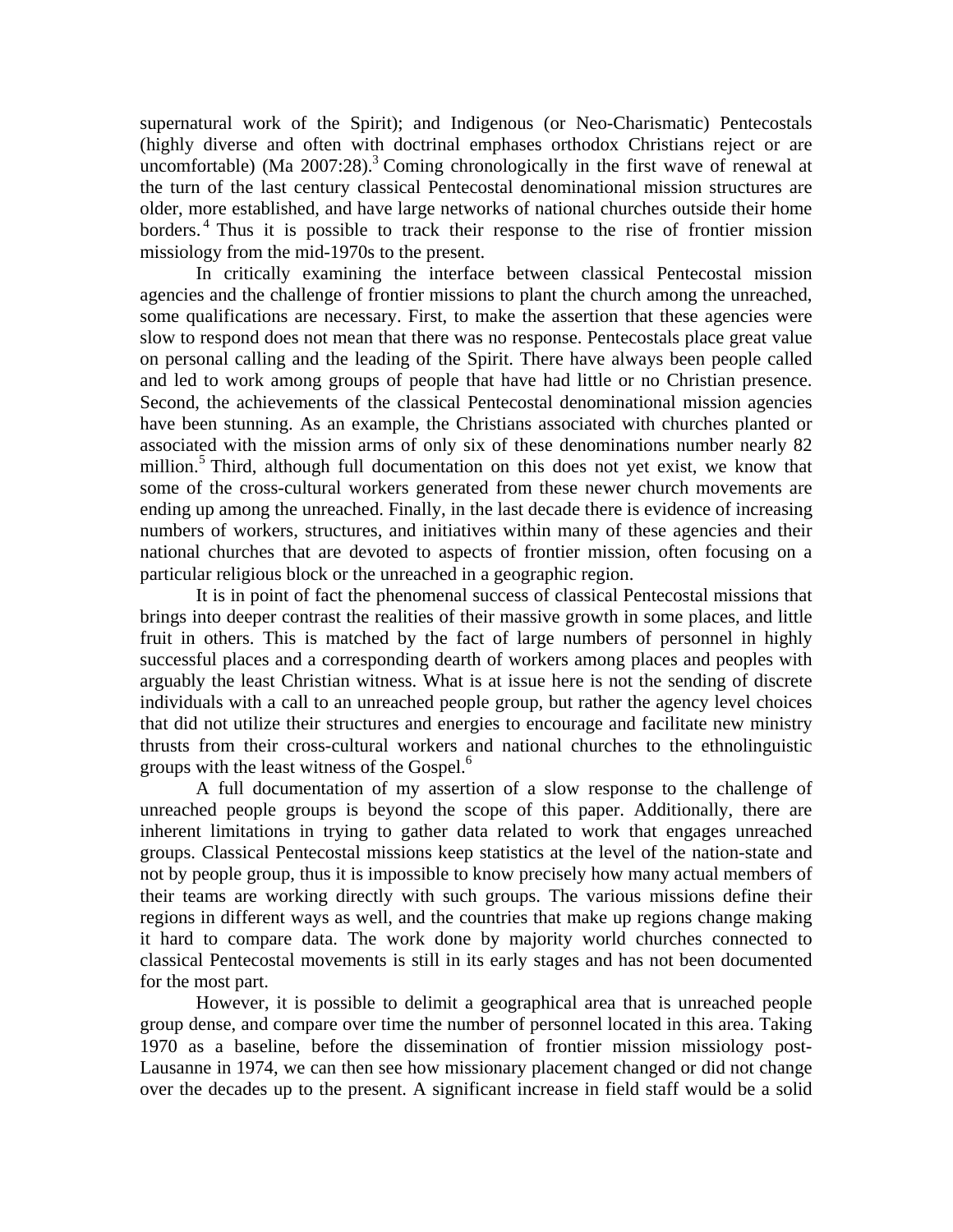indicator that something happened in response to the challenge of unreached peoples. Similarly if percentages stay relatively the same, and percentages in other areas where the church exists stay the same or grow, it is an indicator that response was limited. The number generated by this exercise is not the actual total of people working among the unreached (due to the fact that many workers are connected to the national church and its needs in these countries) but only the *potential maximum* number of workers.

The area that I have chosen for comparison among five classical Pentecostal agencies is the region that includes North Africa, the Middle East, Turkey and the Central Asia republics, and the South Asian countries including India and those surrounding it.<sup>7</sup> For convenience I am using the Assemblies of God World Missions designation for this area, Eurasia. By Joshua Project database figures this area contains arguably the highest density of discrete unreached ethnolinguistic groups in the world.

|                                            | 1970 |      | 1990         | 2000 | 2009 |
|--------------------------------------------|------|------|--------------|------|------|
| Assemblies of God World                    |      |      |              |      |      |
| <b>Missions</b>                            |      |      |              |      |      |
| <b>Total Career Staff</b>                  | 889  | 1663 |              | 2401 | 2719 |
| Total In Eurasia                           | 78   |      | 86           | 261  | 308  |
| Percent of Total<br>Staff<br>- in          |      |      |              |      |      |
| Eurasia                                    | 8.8  |      | 5.2          | 10.9 | 14.6 |
| <b>International</b><br><b>Pentecostal</b> |      |      |              |      |      |
| <b>Holiness Church</b>                     |      |      |              |      |      |
| <b>Total Career Staff</b>                  |      |      |              |      | 97   |
| Total In Eurasia                           |      |      |              |      | 7    |
| Percent of Total<br>Staff<br>- in          |      |      |              |      |      |
| Eurasia                                    |      |      |              |      | 7.2  |
| <b>Foursquare</b>                          |      |      |              |      |      |
| <b>Total Career Staff</b>                  | 71   |      | 40           | 65   | 88   |
| Total In Eurasia                           | 1    |      | $\mathbf{2}$ | 4    | 8    |
| Percent of Total<br>Staff<br><i>in</i>     |      |      |              |      |      |
| Eurasia                                    | 1.4  |      | 5            | 6.1  | 9.09 |

#### **Table 1 Percent of Workers In An Unreached People Group Dense Part of the World (Eurasia)**

What this information shows is that even with the ability to enter the newly accessible countries of Central Asia after the 1989 dissolving of the Soviet Union, the relative percentage of these missions' total field staff in this area has not changed drastically. Two of the missions have statistical information on their websites measuring their personnel placement in terms well known measures relating to the unreached and leastreached. The Assemblies of God 2010 current facts and highlights sheet shows 34.2 percent of their staff working in places that are less then 2 percent Evangelical, which are the Joshua Project categories 1 and 2.8 The Pentecostal Assemblies of Canada website says of their 254 workers that "Nineteen per cent…serve in Restricted Access nations or in places closed to the open preaching of the gospel. Another 18 per cent work in the 10/40 window."<sup>9</sup> While these numbers are very commendable, the fact that 60 plus percent of their mission teams are working where the global church is largest and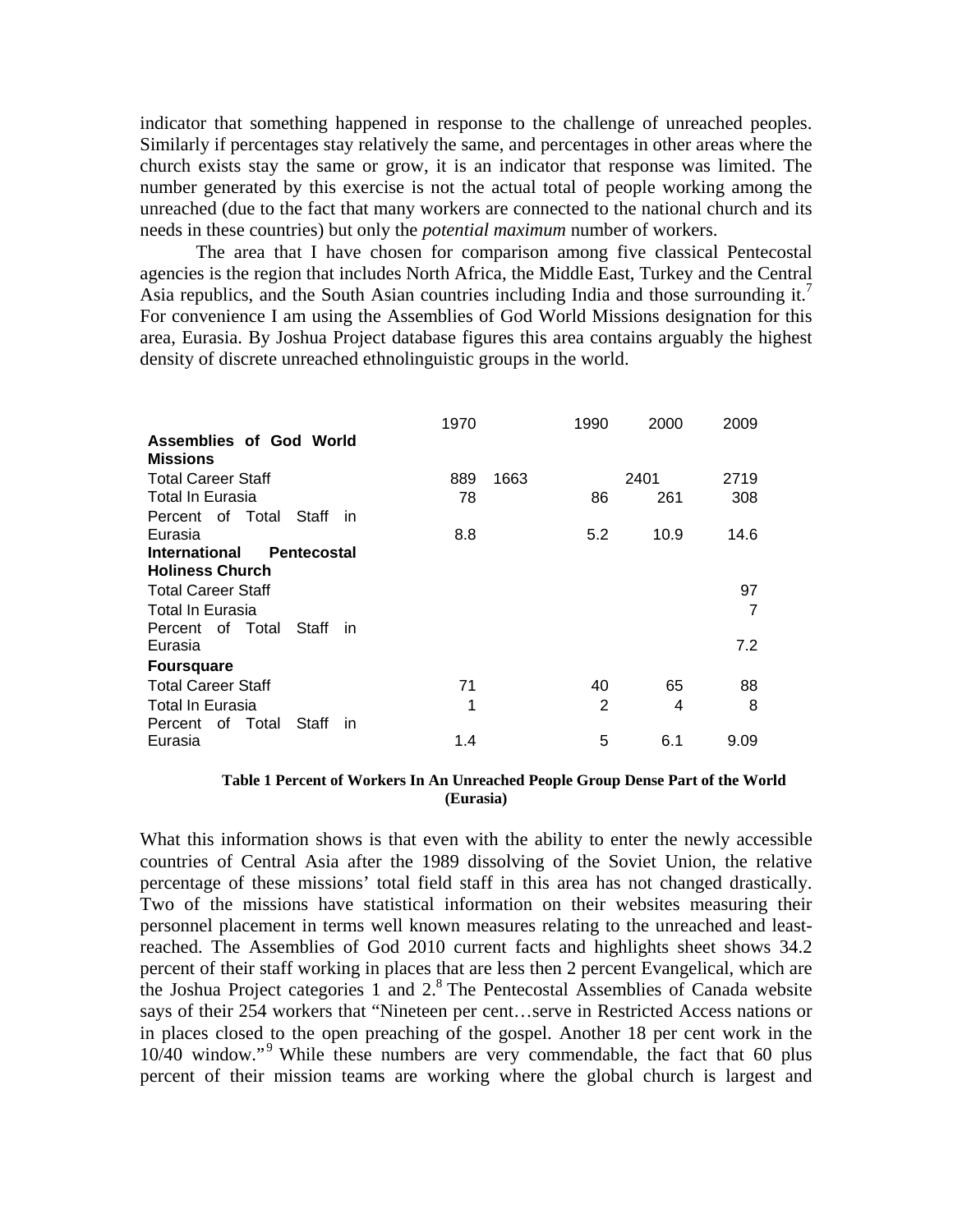growing fastest, indicates a less than aggressive response to the challenge of unreached ethnolinguistic groups.

# **MISSIOLOGICAL FACTORS SHAPING RESPONSE**

I now want to examine some missiological factors that may have shaped the response of one classical Pentecostal mission agency towards peoples and places in the world with the least Christians. The context for my observations is my own agency, Assemblies of God World Missions, USA. While there are numerous external factors involved in missionary placement, my focus here will be explicitly on internal missiological issues.10 Although other organizations will have different issues, I believe that much of the discussion that follows will be relevant not only to classical Pentecostal agencies, but to any agency that finds the bulk of their teams working outside of unreached groups.

## *Conceptions of National Church and the Unintended Loss of the Pioneering Dimension*

Founded in 1914, with one of its stated priority purposes being the evangelization of the world, the Assemblies of God noted in their 1915 General Council that missionaries were to evangelize using New Testament methods. At their 1921 Council in St. Louis they formally adopted the goal of establishing three-self "native churches" (McGee 1986:95-96), and delineated to the Foreign Missions Department the nature of the New Testament practices they were to follow in six key principles (McGee  $1986:95$ .<sup>11</sup> The second stated, "The Pauline example will be followed so far as possible, by seeking out neglected regions where the gospel has not yet been preached, lest we build upon another's foundation (Romans 15:20)" (1986:96).

It was not until the 1930s that indigenous self-governing church organizations at the nation-state level began to appear with El Salvador being one of the first (McGee 1986:148). Some twenty years later, veteran missionary Melvin Hodges who worked in Central America, was asked to put the practical steps of indigenous church development into book form. This short and clearly written book became a seminal piece in Assemblies of God missiology and as testimony to its enduring value; it is still in print nearly 60 years later and remains a popular missions text in the evangelical world.

The incredible power of the indigenous national church concept cannot be underestimated in the exponential growth of the Assemblies of God worldwide fellowship of churches. While recognizing its fruitfulness as a mission concept, I want to look at some of the unexpressed assumptions that grew out of the specific historical context of its development that may have impacted our response to unreached people groups. In current usage national church almost always is equated to mean the church movement within the boundaries of a nation-state. In rereading Hodges, I am not necessarily sure that such jump was in his mind as he wrote.

The book, following its title, is primarily about planting an indigenous three-self church or churches. Only six pages of the text are dedicated to the formation of a national church organization (1976:92-97). Indigeneity was much more the focus than development of a national organization. Although the unifying factor of the Spanish language among the various peoples in his experience in Central America meant that the fledgling national church would encompass the boundaries of the nation state, his words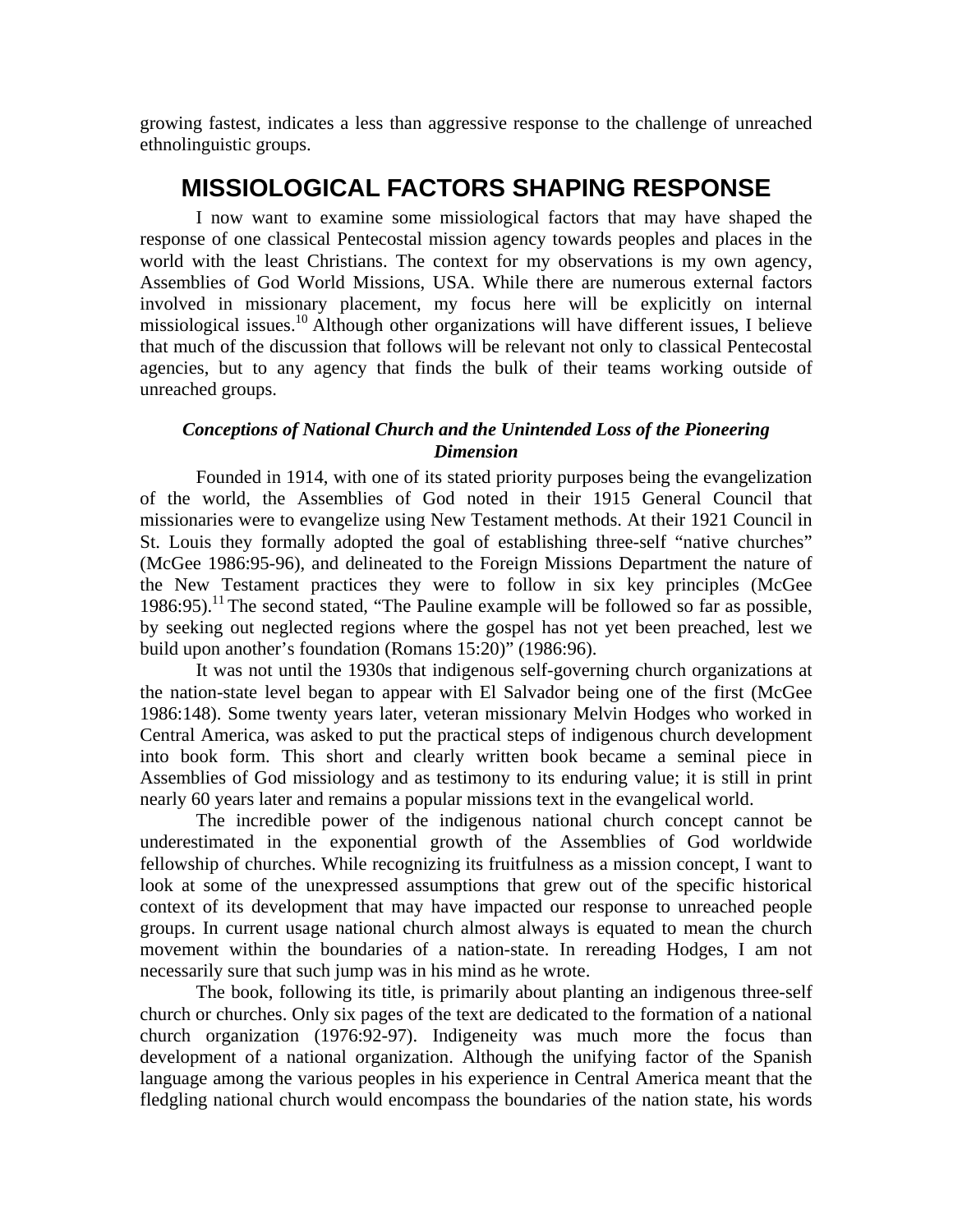leave open the possibility for other scenarios. He allows for the needs of geographical features, political boundaries, differences of language, and transportation facilities to be accommodated. "When distance, language or political barriers make it impractical to unite the churches into one district, it is advisable to divide the district into smaller units with a sectional conference or council in each area" (1976:94). Hodges used terms like conference, district and section, taken from AG organizational structure in the USA, to illustrate the form of organization he is suggesting (1976:93-94). Only later does he introduce the world "national church" (1976:95). My sense is that in Hodges' mind the notion of national church and its structure along the lines of AG USA polity was quite clear to his audience thus he felt no need to define or defend it. But his own comments do not demand, and leave the door open for organizing around language or other factors that would separate groups, and not simply geography. Thus it appears that the notion of one national church along nation-state lines came to be assumed, and was not required by the missiological concept.

Another assumption entered the mix as a result of the rapid growth of these national church organizations. There was a natural movement from the idea of the missionary planting the first individual churches and facilitating the development of an indigenous national church movement to partnering with that movement (Hodges 1978:5) (Williams 1979). There is a logical shift in role from the pioneering work that established the church to working with the young organization to strengthen it and pursue its agendas. It is interesting to note that when Hodges did talk about the need for redistribution of missionaries because there were too many in one locale, it was not for the purposes of pioneer church planting among the unreached, but for the good of the indigenous church (1976:96).

The principle of partnership is also an extremely powerful concept because it forms the basis for an ongoing relationship to help emerging indigenous national church movements grow and prosper. Without such a notion, it is too easy to get something started and then back away, thus truncating the movement and not allowing it to truly become capable of evangelizing its own people without outside resources. For us in the Assemblies of God, the definition of national church, like Winter's notion of Pauline missiological breakthrough, is a very robust concept (see Johnson 2009:113-14). What is problematic however is the unwarranted jump that makes partnership with the national church such a dominant theme that it suppresses the ability of the mission to act as an apostolic band to take the Gospel where it has not been preached. While that conclusion is never formally stated, in practice it partnership becomes a primary value that shapes placement and ministry trajectory. This is true not only on the side of the mission agency, but can come from national churches as well. Majority world church movements, jealous to husband resources for their needs, are capable of citing chapter and missiological verse back to missionaries when they propose working outside of their boundaries to reach out to an unreached people group.

When we stand back for a moment and look at these two concepts, linking the ideas of "indigenous national church" and "partnership" enabled a level of fruitfulness that could only have been dreamed for in the early years. However, surfacing some of the assumptions that are currently connected with each reveals ideas that hinder rather than facilitate a move towards unreached people groups. I see the shift in primary emphasis from proclamational pioneer church planting to partnership with existing church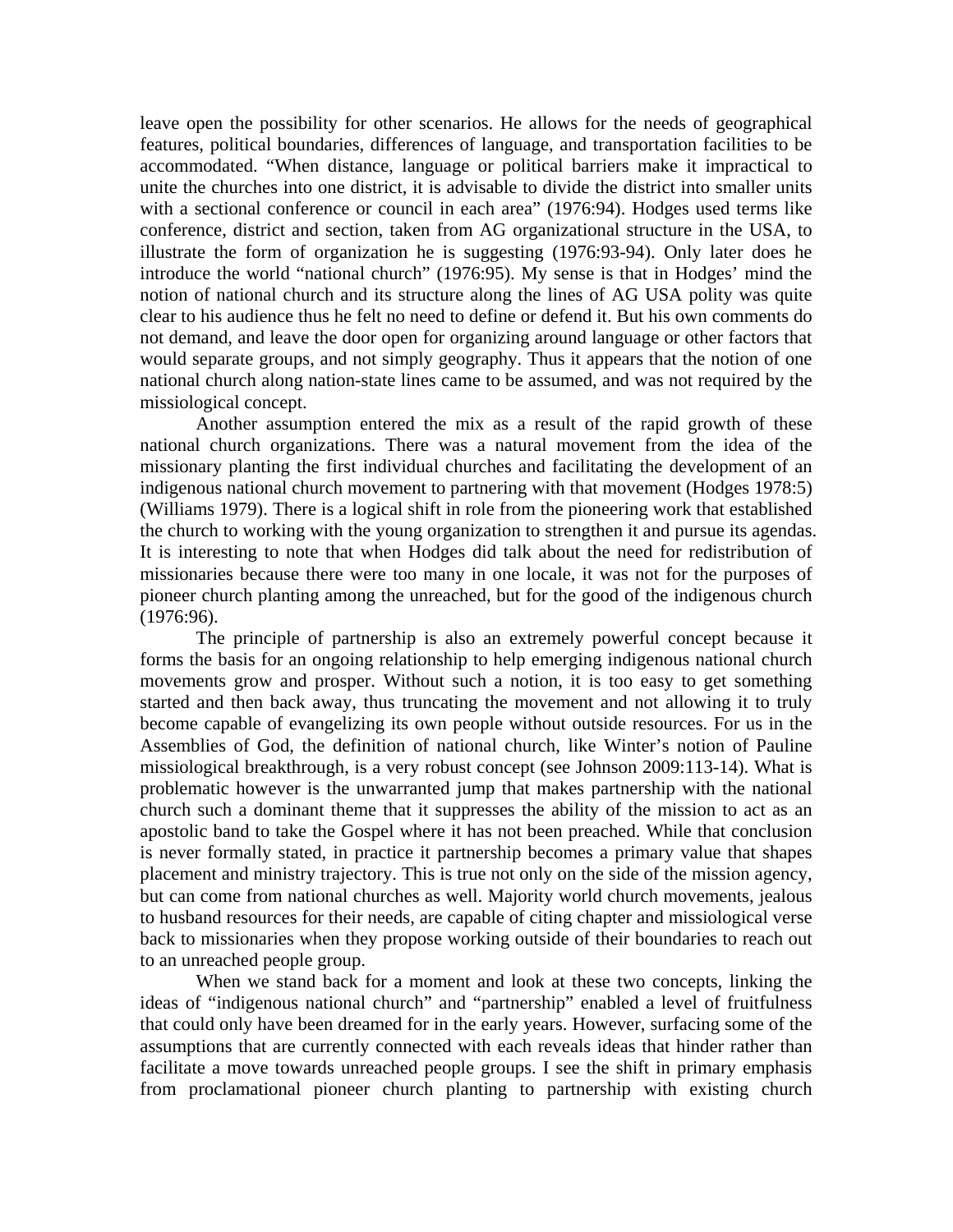movements as something that was never planned. It was a natural change of attention to what was happening as new movements blossomed. However, the unintended consequence of the partnership concept was the erosion of the pioneering dimension of Pentecostal mission that was so salient in their early days. My guess is that this development may have been aided by an assumption that the Pentecostal experience would always lend towards urgency in proclamation and thus it was not something that needed to be worried about. What the passage of time has now revealed is that it is quite possible to remain doctrinally and stylistically Pentecostal, yet lose one's evangelistic fervor.

At the same time, the gradual cementing of the meaning of "national church" along nation-state lines unwittingly marginalized unreached ethnolinguistic groups outside of the primary ethnicity of the existing national church. Missionaries find that national churches want them to work in their orbit and not with those who they may have a history of problems or animosity. Another problem set has to do with how the new converts in an unreached group will relate to the existing church. Do they start their own "national church"? Do they come under the existing one? Rather than legitimating and validating pioneer work among the unreached, the hardening of these concepts and their associated assumptions slowed the process down by raising concerns were not taken from our reading of Scripture, but rather grew from limitations in our use of these concepts.

## *The Impact of Missions Success on the Ability to Engage Least-Reached, Resistant, and Unresponsive Peoples*

In hindsight, it appears that the incredible success of our mission endeavors actually caught us all by surprise. The doctrine of indigeneity valued and predicted strong, robust, Pentecostal, zealous, evangelistic, national church movements. But when it happened so suddenly, it was natural that some missiological points were neglected or lost in the scramble to stay at the front of the wave. The impact of mission success was a key factor in creating a particular ethos and self-understanding in mission; contributed to a lack of reflection on and missions praxis for the unreached, resistant, and unresponsive; and its suddenness hindered the development of missions policy for responding to it. All of these factors combined to work against a systemic response to the challenge of unreached peoples.

### **The self understanding and ethos of classical Pentecostal missions**

The advent of frontier mission missiology in the mid-1970s came at a time when the national churches founded by classical Pentecostal agencies were beginning to explode exponentially (Hurst January 26, 2006). To put it simply, to be a Pentecostal missionary, meant that it works. The era of painstaking sowing, rejection, and persecution in many fields became memories as big crusades, big churches, big institutions, and big buildings sprung up all over the globe. New missionary candidates raised on stories of powerful Pentecostal mission success came to the agency interested in going to such places and reduplicating such methods. The opposite side of the coin is that this success ethos creates an environment where people working in circumstances with slower response feel a great deal of pressure to "produce" the results that are expected from Pentecostal mission. Both at the denominational level in the local churches and at the agency level successes were cheered and given high profile, and it was natural that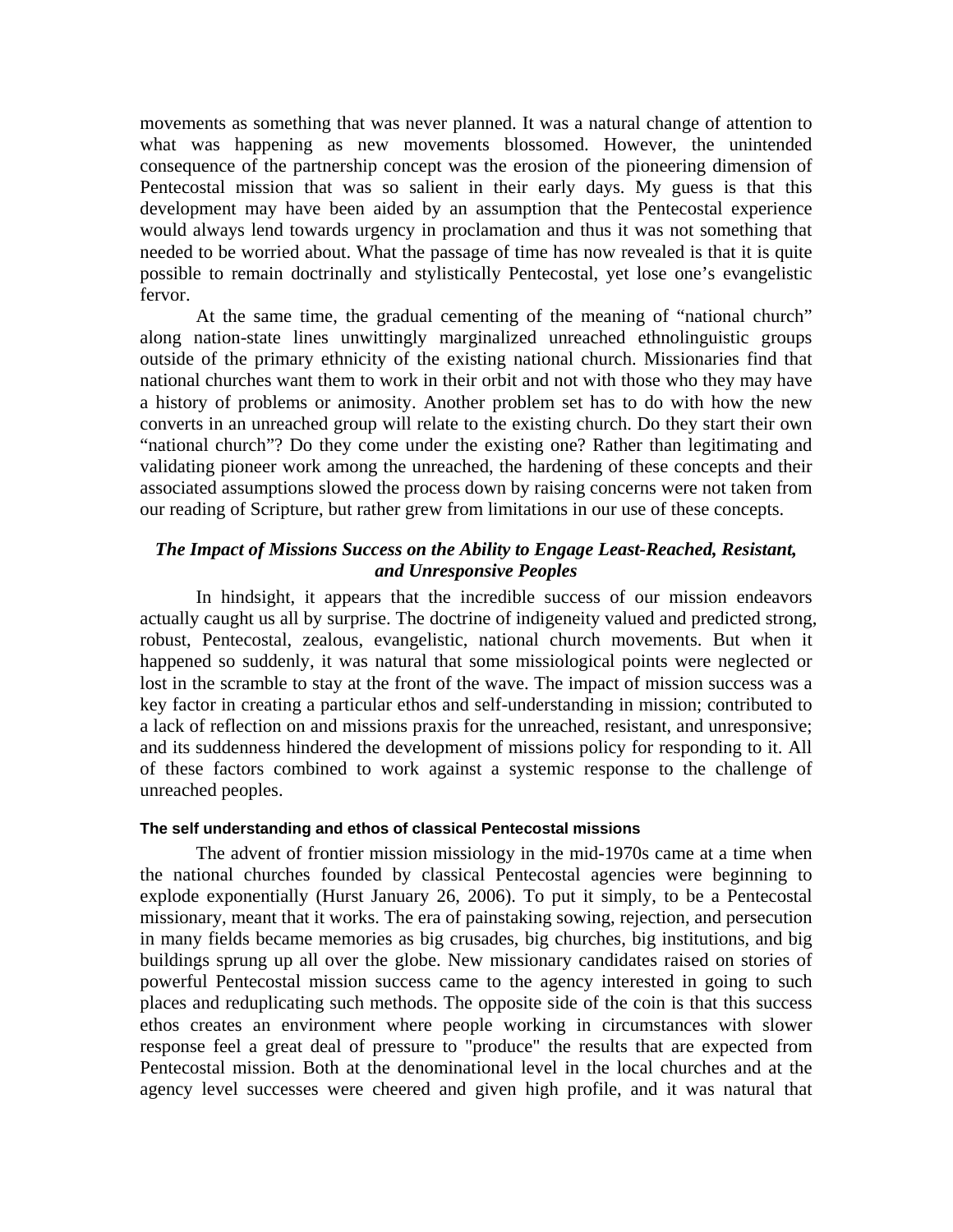numerically unfruitful fields among the unreached world received correspondingly less attention. The overall effect of such a self-understanding is to constrain those who will respond to the challenges represented by the unreached.

#### **Success and the dulling of context-sensitivity**

Another impact of the success ethos is that the way Pentecostals "did church" became a part of their style, or mode of faith expression. Pentecostal/Charismatic worship forms jumped beyond the boundaries of their own churches and became the trademark of cutting edge churches in a globalized world.<sup>12</sup> The difficulty in terms of mission is the fact that while this style fits well in a globalized segment of the world, it does not touch the heart of millions of people in the unreached world who are either turned off, offended, or confused by globalized music, worship styles, and the equation of Christianity with western culture. 13 This stylistic identity that starts at the grassroots level of the constituent churches of classical Pentecostal organizations combined with the success ethos at the agency level means that the cross-cultural workers sent out in the time frame examined here were not well prepared to deal with the context issues that they faced among unreached populations. Their ministry toolkits were limited to reproducing globalized style Pentecostal/Charismatic forms.

#### **A lack of theological reflection on how to handle the resistant and unresponsive**

One of the strengths of Pentecostal mission is the emphasis on the leading of the Spirit, and getting involved in what the Spirit is manifestly doing in the world. Wilson, in his biography of J. Philip Hogan, who served for 30 years as the executive director of the Assemblies of God missionary program, provides a number of illustrations from Hogan's thinking that show the sense of dependence on the guidance of the Spirit (1997). It is the Spirit who leads laborers to strategic harvest opportunities (1997:64, 136), and prepares peoples, communities, cities, and nations for sudden harvest (1997:67, 136). Being strategic in this sense is going where God is pouring out his Spirit (1997:72). Success in part flowed also from an intentional focus on where the Spirit was working.<sup>14</sup>

Again, it seems natural that in an era of explosive growth all over the globe, there was little time to think about the resistant, unresponsive, and those separated from the Gospel by barriers of language, religion, and social standing. The result was that there has not been serious Pentecostal missiological reflection on working among those who do not respond quickly. There is no theology of sowing and preparation and creating a value system that honors such work. The practical on-field result of this theological gap is that cross-cultural workers find it hard to persevere in the face of no results and gravitate towards work with existing churches that is more capable of quantification and amenable to being reported to constituents.

### **Lack of reflection on missiological principles for exit from fully indigenous national churches**

If there is a lack of theological reflection on how to deal with the unresponsive, the other side of the coin is that we never developed a missiology of success that gave us an explicit exit strategy. By this I mean how we respond as a mission to the successful formation of strong indigenous national churches which is our stated goal. Indigenous national churches are inherently needy; it never feels as if there are enough workers. Without a theology of success we have no decision-making tools to help us decide what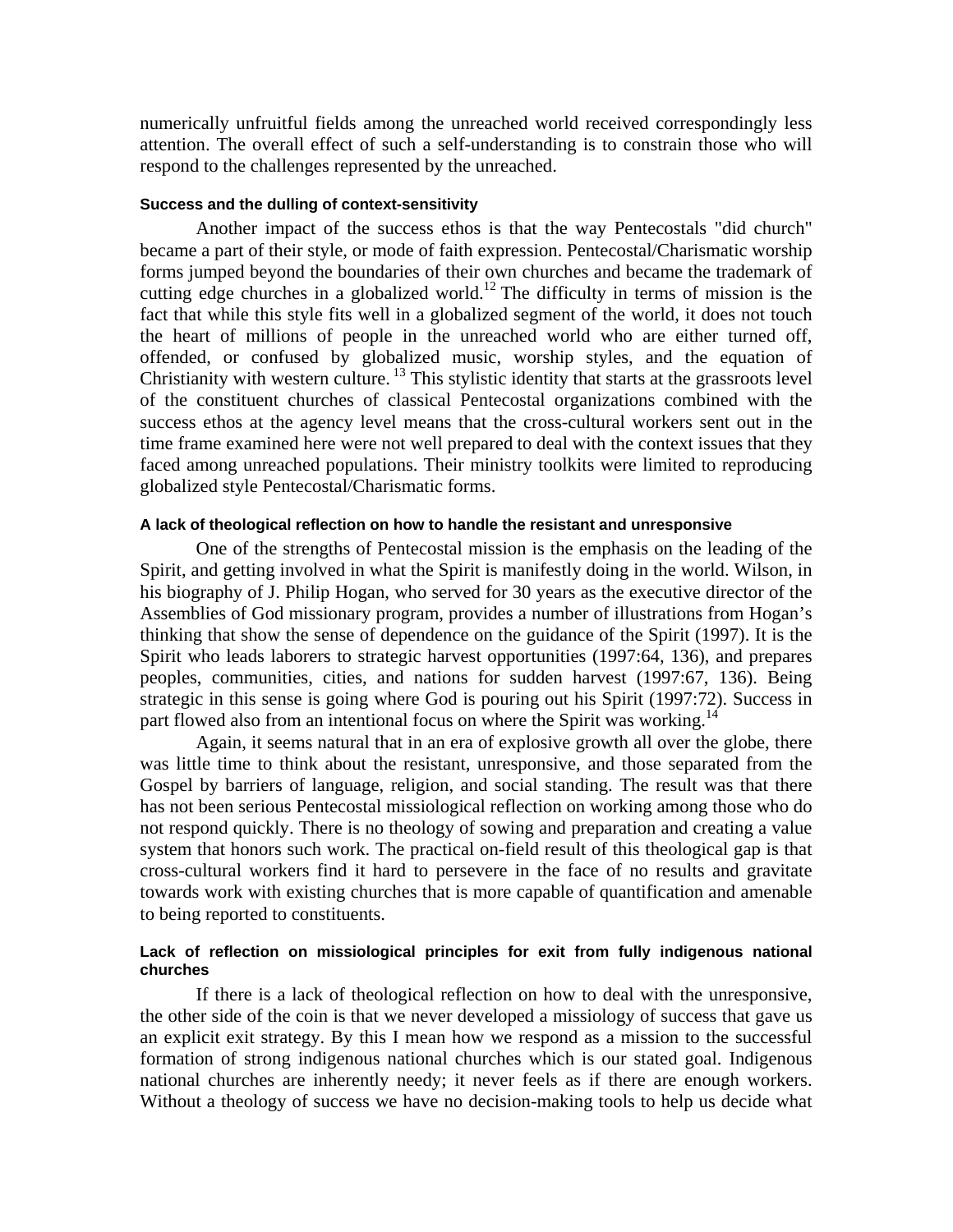needs to be done and how to respond to the demands of national churches long after they are fully indigenous or as they are in last stages of the transition time moving towards it. The result is that over time the New Testament dimension of crossing cultural boundaries to present that Gospel and the Pauline theme of going where the Gospel is not yet present becomes obscured.

# **Classical Pentecostals and Frontier Missions: Towards a Greater Engagement**

If in the past classical Pentecostal agencies have been slow to respond to the challenges of the final unreached peoples, the good news is that the present is showing signs of significant shifts towards a greater engagement.<sup>15</sup> These signs are hopeful that the future will see the turning of the energy of these movements towards the frontier task that remains. I now want to look at some missiological issues that may help facilitate a greater engagement with unreached ethnolinguistic groups by classical Pentecostals all over the world. Each of these points could be expanded upon; my purpose here is not to be exhaustive or comprehensive, but rather is to set forth a tentative outline of a potential agenda that both established and emerging missions can begin to discuss and seek to implement in their work.

I envision this as a reflective process, taking the powerful concepts that have already been developed and proven to bear fruit, and not discard them or move past them, but rather revisit them in light of the challenges of the unreached and bring to them fresh insights that will sharpen our focus and practice. I see the goal of this exercise as synthesizing a conception of mission that:

- Integrates the guidance of the Spirit, the power of the indigenous national church/partnership notions, and a lens to see "peoples" without the Gospel,
- that also legitimates the role of the apostolic band that goes where Christ is not known,
- and brings a unified identity to all cross-cultural workers and affirms the value of the multiplicity of gifts in the missionary team.

The series of reflections here provide an outline and some examples of the issues that are potential content for this process.

## *Reflecting on Pentecostal history: Restoring evangelistic zeal*

 The early Pentecostals saw the coming of the Spirit as a restoration of the church and harbinger of the return of the Lord. The mission impulse was grounded in a sense of urgency that Christ be proclaimed to reap a final harvest. In Assemblies of God history, they pledged themselves to the greatest evangelization the world had ever seen. Now, 100 years distant from the Azusa revival the Lord has not returned, the fires of evangelism have waned among the western based denominations, and the perception of missions on the part of many constituent churches is that missionaries train local people to do ministry. While doctrinally affirming that the coming of the Spirit is empowerment for mission, practically we have developed systems that concentrate on supportive activities among emerging churches. There needs to be an intentional linkage on the part of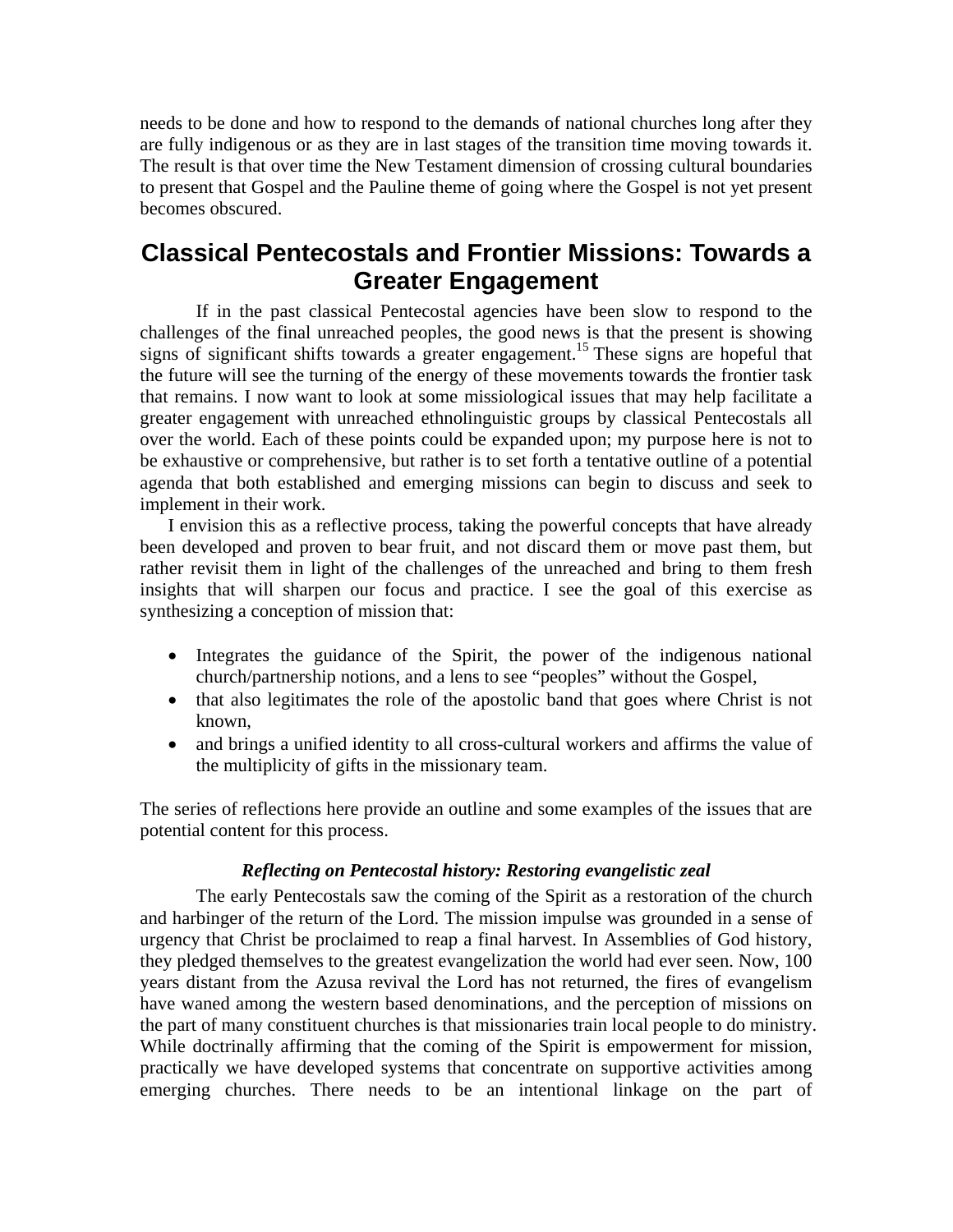denominational and missions leaders that the coming the Spirit is still a relationship that pushes people to go to those who have not heard the Gospel. The fact of the documented existence of unreached ethnolinguistic groups needs to be held up to our movements as a primary place of labor for Spirit empowered workers.

 To argue that western originating cross-cultural workers are relegated to only a training role so that majority world people can finish the task is faulty at two points. First, it assumes that people who themselves are not burning with a zeal to proclaim the good news among the unreached are able to communicate that burden to others. Second, it introduces a limitation that is not warranted by Scripture, restricting the apostolic task to others while ignoring it ourselves, to our spiritual peril. The reality is that the best way to revive evangelistic zeal among the western churches is to trumpet the need of all the tribes and tongues to hear the Gospel. For every worker envisioned by the Spirit who moves out of their own cultural setting there will be dozens that take up the task among their own.

## *Reflecting on key missions concepts: Revisiting the indigenous national church and partnership*

The problems with some of the unwritten assumptions connected to the concepts of the indigenous national church and partnership I discussed above invite revisiting these notions in order to clarify and strengthen them. Expanding the concepts to make room to enable mission structures to relate to an existing national church while at the same time pioneering in another people group is a first step. This means loosening the connection between national church and the nation-state and opening the doors to creatively structuring varying forms of relationship between church movements with two or more distinct ethnic groups within the boundaries of a single nation-state. Similarly, the notion of partnership needs to be updated so that it allows for an incoming mission team to have the blessing and freedom to work apostolically in planting the church among an unreached group. The bottom line is that we cannot allow the concepts of national church and partnership to harden in such a fashion that they prohibit or inhibit the ability of the mission team to work outside the boundaries of the existing national church and its people group among an unreached group.

#### *Reflecting on the work of the Spirit*

For Pentecostals, the role of the Spirit in calling the workers is central to placement. However, research shows that there are a number of elements that coalesce in the calling to mission.16 Information via a variety of sources such a missionary narratives, missions conventions, missionary experience, and counsel play an important role in this. This means that it is an act of missionary statesmanship to make the needs of the unreached world known. Constituent churches of the home base as well as missionary candidates coming to the agency need to know that there is a world that has not yet heard, understood, or responded to the Gospel.

If a candidate comes to a mission organization evincing a call to missions but has never heard of the unreached world, it is incumbent upon the mission leadership to make those facts known and ask that such a candidate spend time in prayer over this information asking God for guidance. I am not suggesting in any way that we squelch the work of the Spirit, nor is this an exercise in suppressing individual guidance in favor of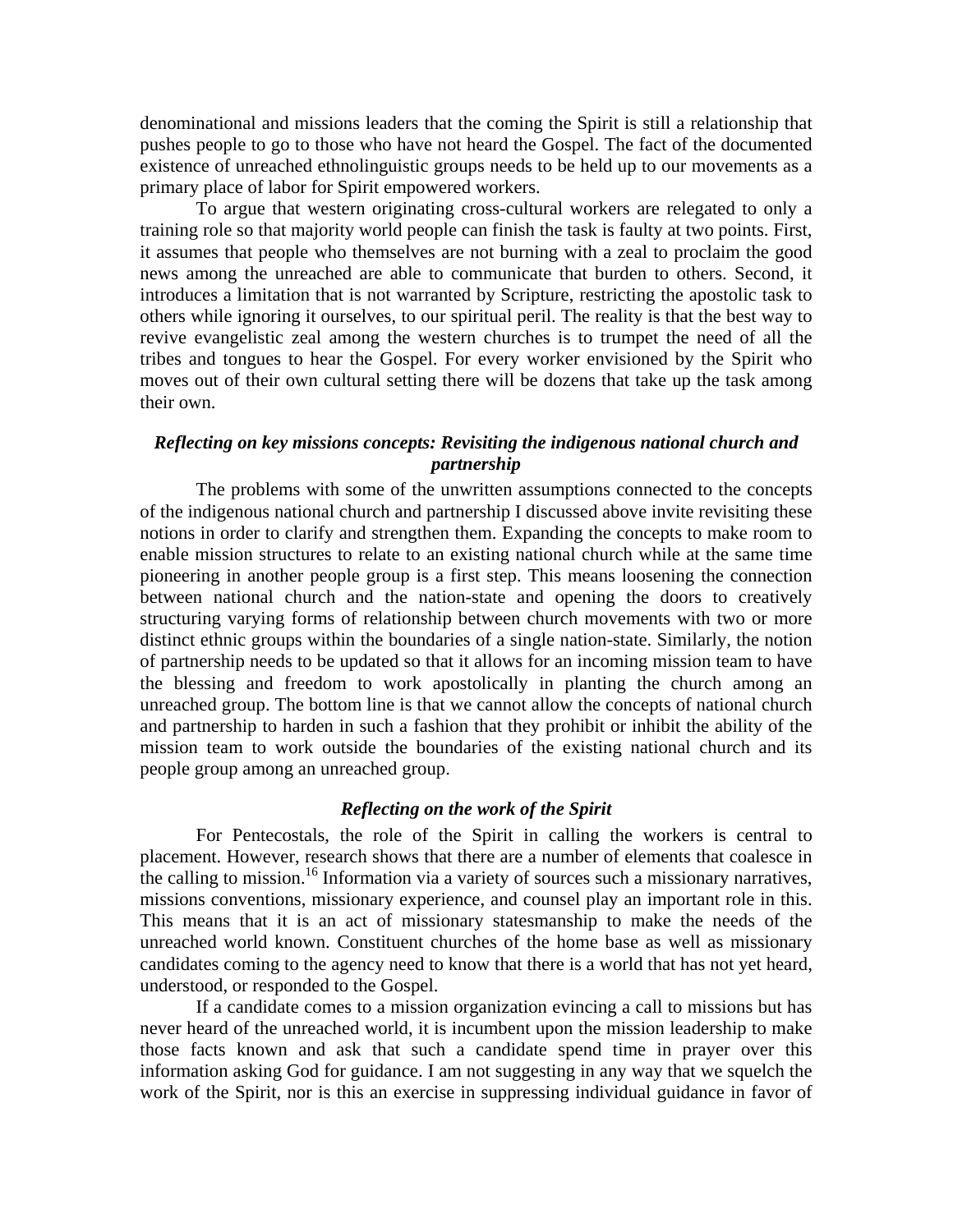corporate guidance. My point is very simple and is grounded in a big assumption: that it is impossible for the Spirit not to be calling workers to the unreached, given what we know from Scripture about God's concern for all the peoples. The databases of the world's unreached peoples are public documents. <sup>17</sup>At the very least prayer for these groups needs to be engaged at the highest levels of our mission leadership, in our local churches, in our mission teams, and among the emerging national churches we relate to. To pray seriously about such groups will be to place ourselves in the line of fire to hear the voice of the Spirit who calls workers into the harvest fields.

#### *Reflecting on our current placement: The need for spiritual genetic modification*

If we generate prayer for new workers to the least reached, what do we do with the 60-70 percent working among the existing church? Some have mistakenly taken the call to the unreached as also being a call to redeploy existing cross-cultural workers to work among them, and as an implicit negative judgment upon those working with the church. This is not the case. It was a great misfortune that Ralph Winter's views on this were underplayed and ignored as people group thinking gained more prominence in mission circles (Winter 1991). He consistently maintained that to take language and culture competent workers out of their setting and put them into new learning curves among the unreached is not a policy of wisdom. There is much strategic work that can be done for the frontiers of mission from their current place of service.

I like to compare the awakening of having a "lens" to see "peoples" as a spiritual genetic modification. This DNA level change in the worker produces changes at the level of why they do things, reorients the ultimate goals of their work, and may even change their whole focus. If our mission staff living among the existing church movements in the majority world began to turn the energies of those churches towards prayer for the unreached, and to help develop mission sending structures and train workers to go to the unreached, what would the impact be? To infect all of the ministerial training apparatuses among these churches with the biblical theology of mission and a burden for the unreached would be an incredibly strategic work. In my own corner of the world as I have had opportunities to train Asian leaders, I have discovered that our majority world churches often do not share our missiology. In addition to this, their views of mission are shaped by the experience of receiving the Gospel in a flow of transmission from the West. Too often mission is defined by their perceptions of what Western cross-cultural workers have done and are doing. When the have never seen anyone go to the unreached, they do not see it as part of the mission agenda. If our existing mission staff can get the vision for the unreached, they can become key players in passing that burden on to the church movements to which they relate.

### *Reflecting on the biblical text: A theology of the hard work*

The Spirit's work in bringing response to the message and guiding the worker, combined with the ethos of Pentecostal mission success has created a blank spot for what to do with the places that are *not* currently receptive/responsive. In addition to this, the Western passion for tangibility and quantification has shaped a view of mission that makes results the primary evaluative tool for determining success. This results in avoiding work that does not produce immediate and measurable results; thus many important activities that are preparatory to harvest are neglected. This value system is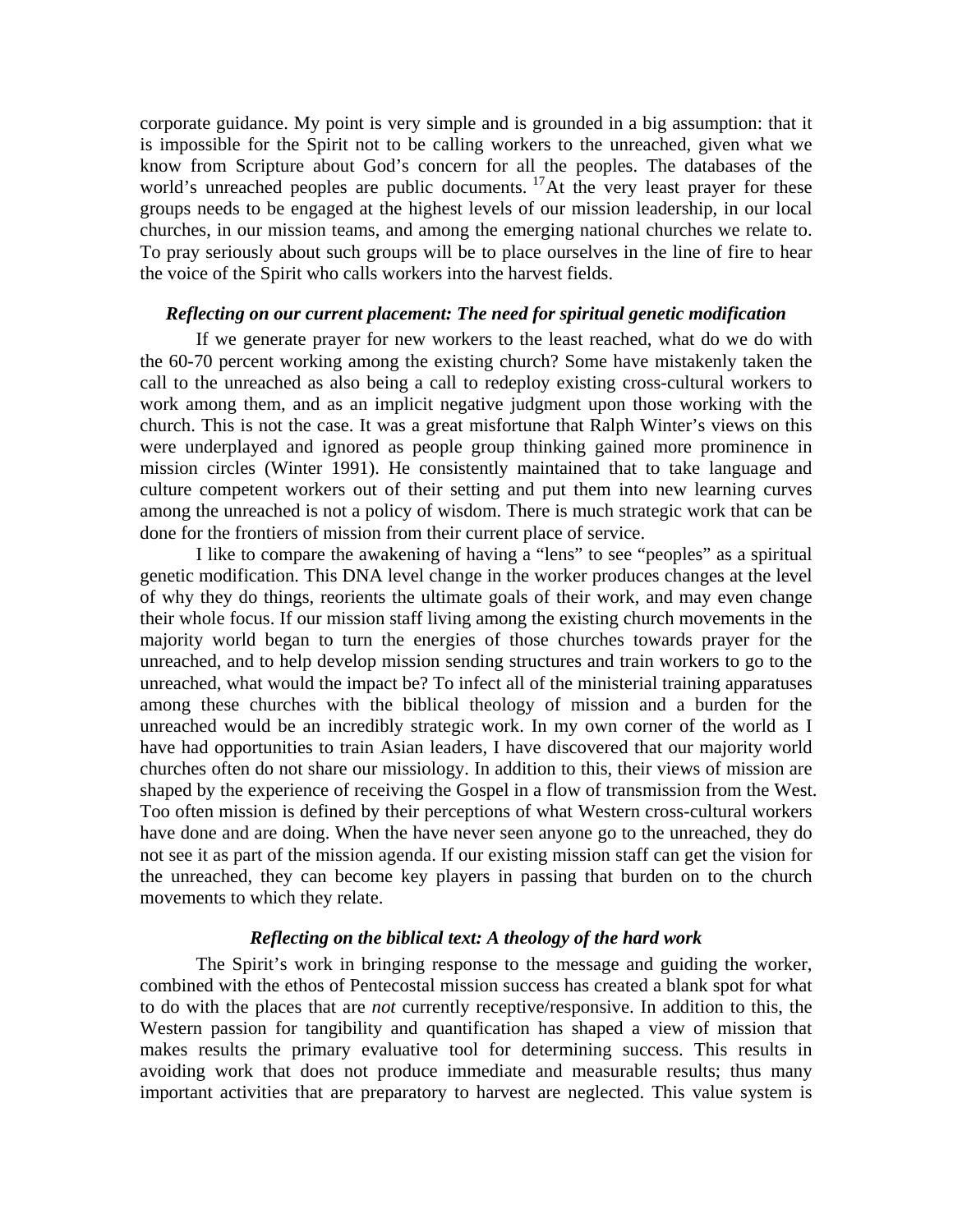often transmitted from the West into the newer emerging missions, making the criterion of successful mission numerical results alone and discouraging any activity that does not meet that standard. All of this highlights the need for what I call a theology of the hard work. Such a theology is grounded in reflection on the biblical text that will strengthen workers for the foundational tasks of clearing the fields, preparing the ground, and planting the seed needed for harvest.

In John 4:35-38 as Jesus is talking to his disciples about the present harvest, he makes the statement that others have done the hard work (vs. 38), and they are now reaping the fruits of those labors. When I went back and worked through commentaries on this passage, I discovered that scholars are not really sure of the antecedents that Jesus is using here. Who are the "others"?, what harvest Jesus is talking about?, where did he send them to reap?, who are the reapers drawing their wages?, and so on. What is quite clear however, is that Jesus is acknowledging here the well known agricultural fact that in order to get a harvest you must do hard preparatory work first. It encouraged me greatly that Jesus recognizes and honors the hard work. He notes that both the sower and the reaper rejoice together (vs. 36).

A theology of the hard work is founded on Jesus' acknowledgement of the role of hard work in preparing for a harvest. He lets his disciples know that they are standing on the shoulders of others; that those who have gone before have done the really difficult labor and now they will reap. Today, in the excitement of the worldwide expansion of the church there is a diminished tolerance for the often backbreaking labor of preparation for a harvest. I look forward to seeing classical Pentecostal missions new and old fill out their theologies of victory and success with perspectives on hard work in preparation for harvest that includes the role of suffering, and living among the nations to declare the glory of God. This kind of theological reflection will provide future workers among the hardest places to serve joyfully for God's glory even when they are not seeing tangible results yet.

### *Reflecting on the future: Mobilizing classical Pentecostal movements to go the unreached*

 I have saved what is the most important issue and what I consider to be the most exciting possibility for this final point. One thing that makes the Pentecostal/Charismatic stream of faith so dynamic is the continual, unplanned, often unexpected wind of the Spirit that blows and raises up new vision and visits and transforms bodies of believers and their communities. As classical Pentecostals we need to believe God for a mighty visitation that will bring the vision and spiritual power to turn the movements that are associated with us all over the world towards the unreached ethnolinguistic groups

Imagine what could happen if tens of millions of believers suddenly could "see" peoples and begin to order their lives, churches, and movements around making Christ known among such neglected groups. Beyond the obvious benefits of large numbers of people being aware and praying for the unreached, there are two particular ways where a mobilization of classical Pentecostals would have a huge impact for frontier mission. The first is the vast pool of workers that could be released into unreached harvest fields. Majority world missions among classical Pentecostal movements are taking off, and it needs to be steered in the direction of places that do not have existing church movements. It would be a great tragedy for the majority world churches to develop cross-cultural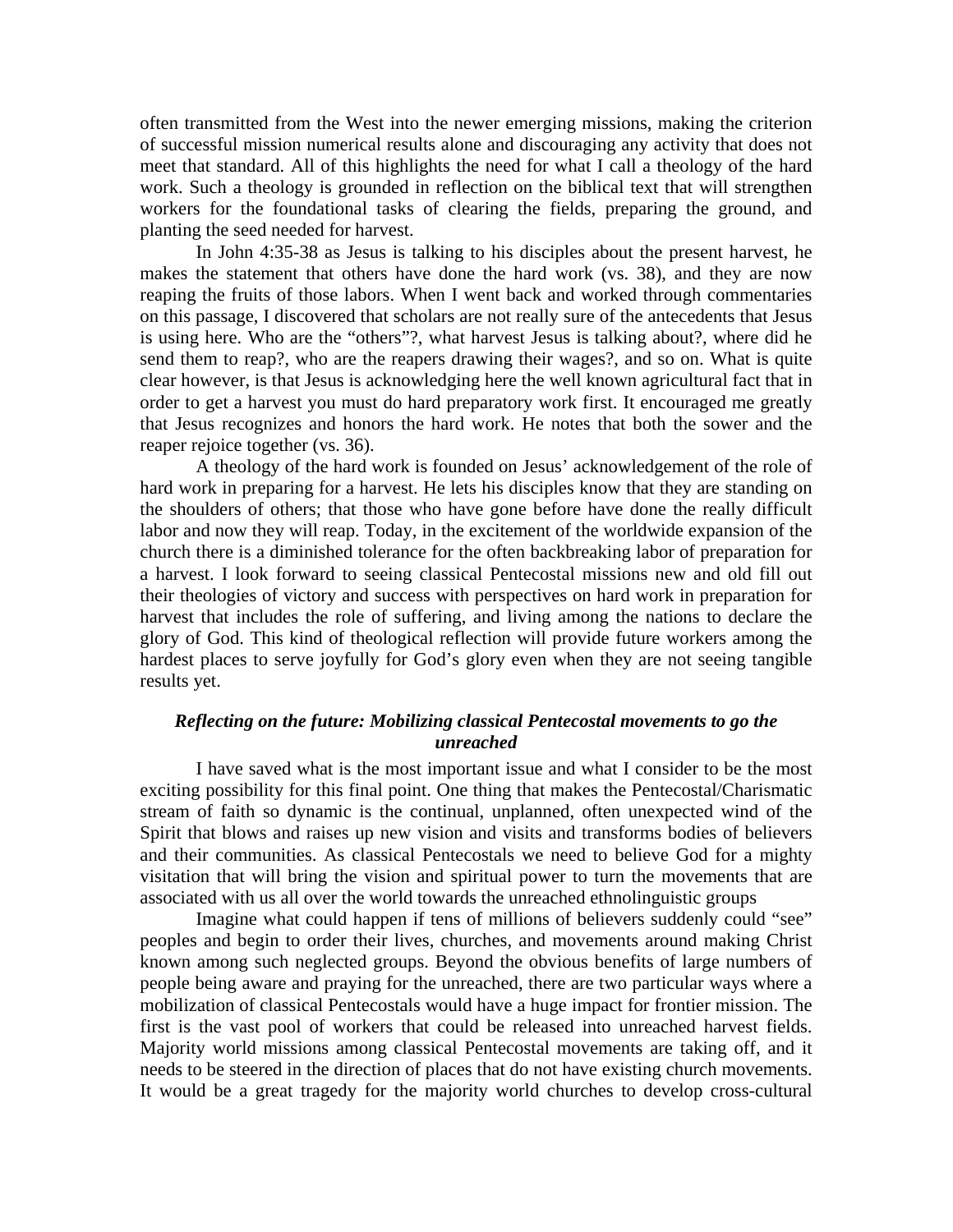sending structures only to have people sent to work with the existing church somewhere else. It is entirely understandable how emerging majority world missions structures want to emulate the work of the missionaries who were sent to them. This highlights the critical need for missions education and information so that these younger agencies can be aware of the needs of the unreached. It is ironic that many younger missions structures have come into existence with a vision to send people not to cross cultural boundaries, but geographic ones, often in pursuit of reaching the diasporas of their own people, while neglecting cross-cultural opportunities right within the borders of their own nation state to work among an unreached people.

The second impact of an awakening to see unreached peoples has to do with the informal ministry of millions of lay people in classical Pentecostal movements around the world that literally rub elbows with unreached peoples every day. If we could bring training down to our local churches and pastors to enable them to bear witness to the Muslims, Hindus, and Buddhists that live around them, these believers would have access to the lives of millions of people that are much more culturally near to them than any expatriate worker.

## **Conclusion**

In 1910, no one could have predicted the megashifts brought to the mission world by the concepts of frontier missions and the vitality and success of Pentecostal churches. Although organizations and missions growing out of classical Pentecostal roots have been slow to respond to the challenges of the unreached world in the past, there are reasons to be very hopeful about the coming together of these streams. The first signs of hope are the explicit structures that are emerging within classical Pentecostal missions in the west that focus on the unreached, and the mobilization for mission happening in the younger churches. The second is that the reasons for slow response are amenable to being addressed, and there is every reason to believe that revisiting key concepts and Pentecostal experiences can lead to a massive turning of the weight and spiritual energy of these movements towards the needs of the unreached.

## **Works Cited**

- Allen, Roland. 1962. *Missionary methods: St. Paul's or ours*. Grand Rapids, Michigan: Eerdmans.
- Anderson, Allan. 2006. Towards a Pentecostal missiology for the majority world. In *Azusa street & beyond*, ed. Grant McClung:169-89. Gainesville, Florida: Bridge-Logos.
- Barrett, David B. and Todd M. Johnson. 2004. Annual statistical table on global mission: 2004. *International Bulletin of Missionary Research* 28, no. 1: 24-25.
- Barrett, David B., Todd M. Johnson, Christopher R. Guidry, and Peter F. Crossing. 2001. *World Christian trends, AD 30-AD 2200 : Interpreting the annual Christian megacensus*. Pasadena, California: William Carey Library.
- Barrett, David and Todd Johnson. 1982. *World Christian encyclopedia: A comparative study of churches and religions in the modern world, AD 1900-2000*. Oxford: Oxford University Press.
- Corwin, Gary. 1996. Sociology and missiology: Reflection on mission research. In *Missiology and the Social Sciences: Contributions, Cautions and Conclusions*, ed.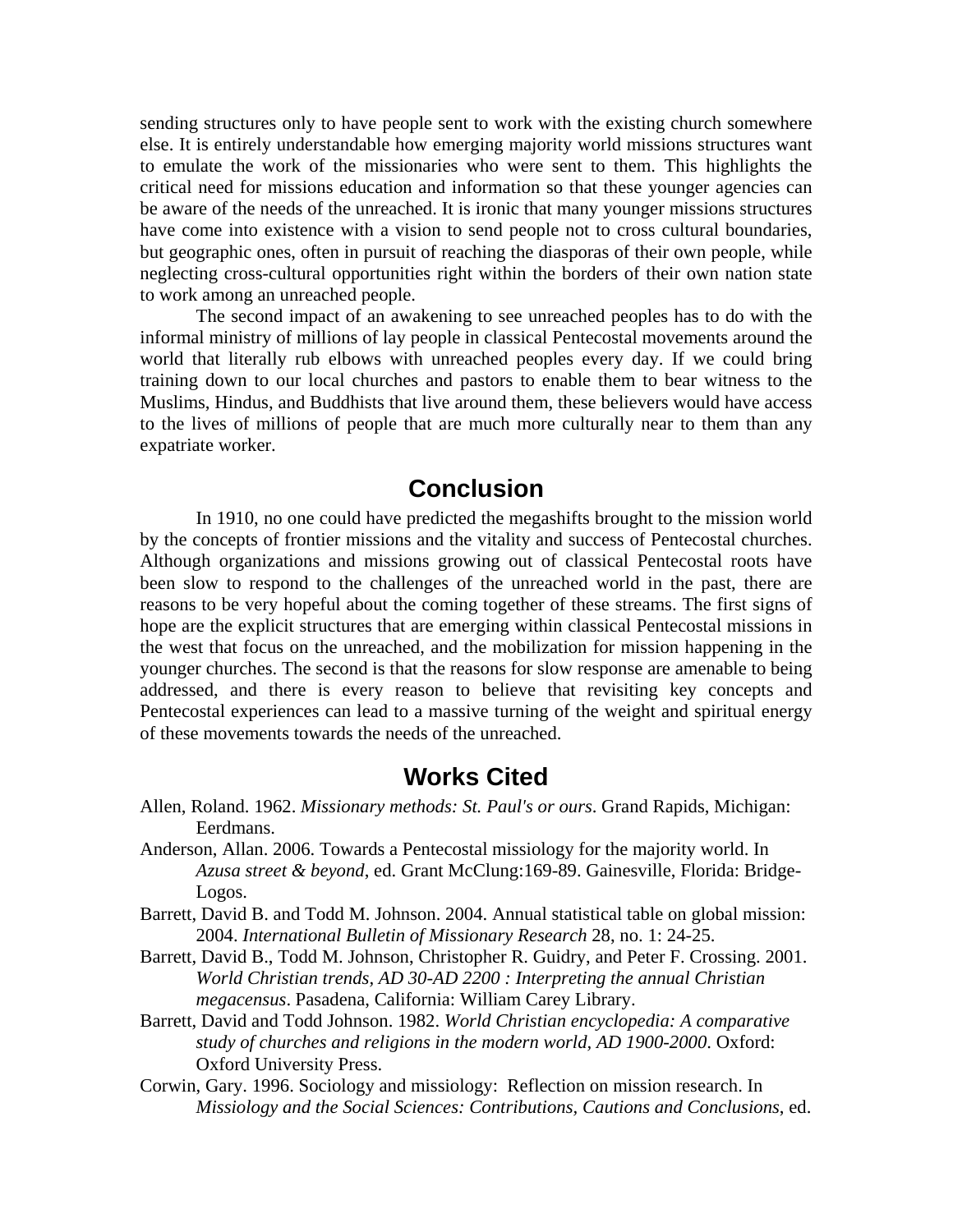Edward Rommen and Gary Corwin:19-29. Pasadena, California: William Carey Library.

Hodges, Melvin L. 1976. *The indigenous church*. Springfield, Missouri: Gospel Publishing House.

\_\_\_\_\_\_\_\_. 1978. *The indigenous church and the missionary*. South Pasadena, California: William Carey Library.

- Hurst, Randy. January 26, 2006. The secret of accelerating and lasting growth. *Today's Pentecostal Evangel*, 24-25.
- Jenkins, Philip. 2002. *The next Christendom: The coming of global Christianity*. Oxford: Oxford Press.
- Johnson, Alan R. 2009. *Apostolic function in 21st century missions*. J. Philip Hogan world missions series. Pasadena, California: William Carey Library.
- Johnson, Alan R. 2001. Analyzing the frontier mission movement and unreached people group thinking part iii: Critical analysis of the missiology of the frontier mission movement. *International Journal of Frontier Missions* 18, no. 3: 121-28.
- Johnstone, Patrick and Jason Mandryk. 2001. *Operation world: 21st century edition*. Carlisle, United Kingdom: Paternoster Lifestyle.
- Klaus, Byron and Douglas Petersen, eds. 2006. *The essential J. Philip Hogan*. The J. Philip Hogan world missions series. Springfield, Missouri: Assemblies of God Theological Seminary.
- Kraft, Charles H. 2005. Why isn't contextualization implemented? In *Appropriate Christianity*, ed. Charles H. Kraft:67-79. Pasadena, California: William Carey Library.
- Luce, Alice E. 1921a. Paul's missionary methods. *The Pentecostal Evangel*, Jan. 8, 6-7. \_\_\_\_\_\_\_\_. 1921b. Paul's missionary methods. *The Pentecostal Evangel*, Jan. 22, 6, 11.
	- \_\_\_\_\_\_\_\_. 1921c. Paul's missionary methods. *The Pentecostal Evangel*, Feb. 6, 6-7.
- Ma, Wonsuk. 2007. 'When the poor are fired up': The role of pneumatology in Pentecostal-Charismatic mission. *Transformation* 24, no. 1: 28-34.
- McGavran, Donald A. 1987. *Understanding church growth*. Grand Rapids, Michigan: William B. Eerdmans Publishing Company.
- McGee, Gary B. 1986. *This gospel shall be preached: A history and theology of Assemblies of God foreign missions to 1959*. Springfield, Missouri: Gospel Publishing House.
- Miller, Donald E. and Yamamori Tetsunao. 2007. *Global Pentecostalism: The new face of Christian social engagement*. Berkeley: University of California Press.
- Rance, DeLonn Lynn. 2004. The empowered call: The activity of the Holy Spirit in Salvadoran Assemblies of God Missionaries. Ph.D., Fuller.
- Synan, Vinson. 1992. *The Spirit said 'grow': The astounding worldwide expansion of Pentecostal & Charismatic churches*. Monrovia, California: MARC.
- Walls, Andrew F. 1996. *The missionary movement in Christian history: Studies in the transmission of faith*. Maryknoll, New York: Orbis.
- Williams, Morris. 1979. *Partnership in mission*. Springfield, Missouri: Empire Printing Company.
- Wilson, Everett A. 1997. *Strategy of the Spirit: J. Philip Hogan and the growth of the Assemblies of God Worldwide 1960-1990*. Carlisle, Cumbria: Regnum Books International.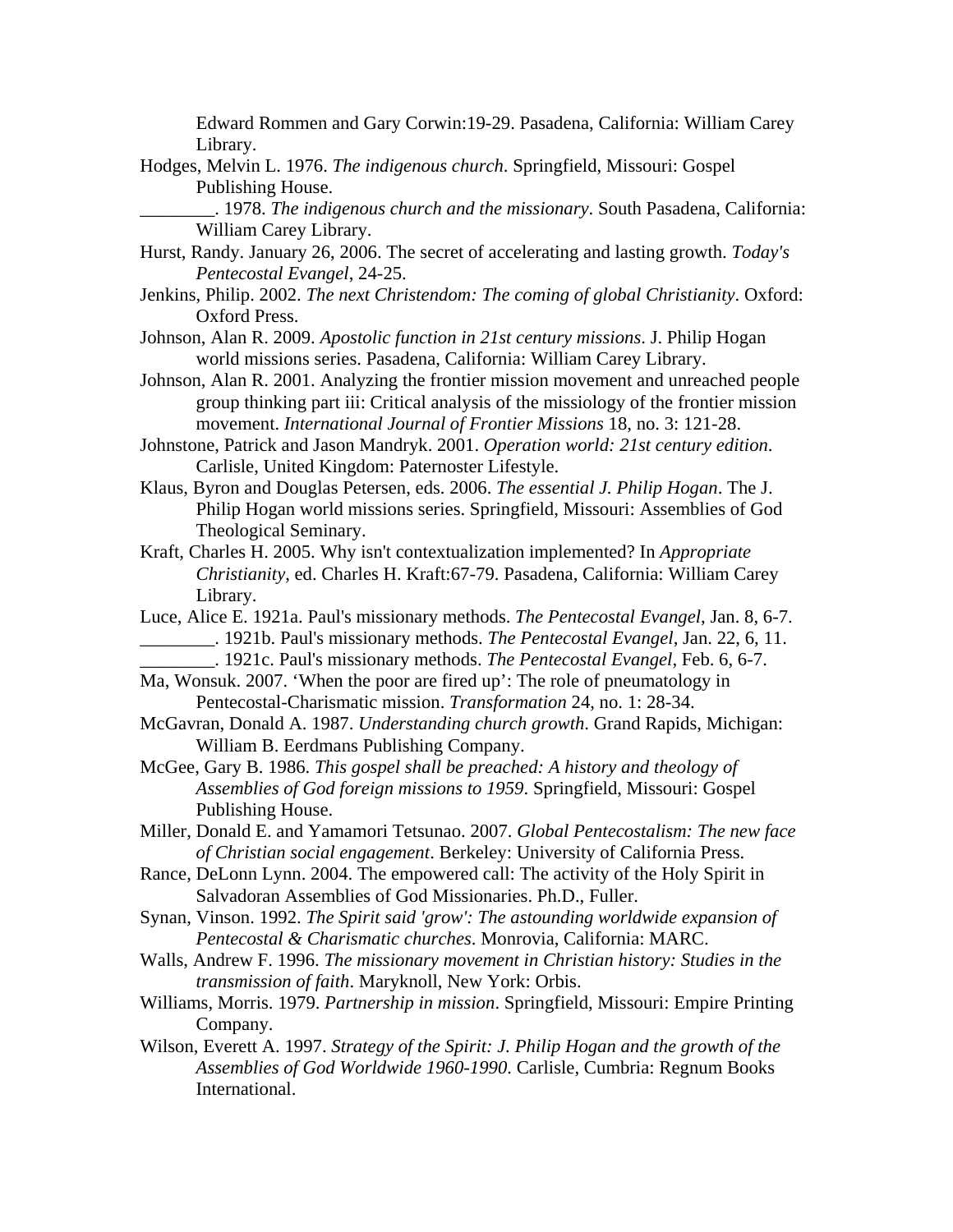Winter, Ralph. 1991. Are 90% of our missionaries serving in the wrong places? *Mission Frontiers Bulletin*, November-December:34-35.

<sup>3</sup> There are other ways to categorize Pentecostals/Charismatics as well. Barrett and Johnson use the terminology of first wave-Pentecostal renewal (the oldest part of the renewal claiming the name, history, experiences and theology of Pentecostalism); second wave-Charismatic renewal (members of nonpentecostal mainline churches who experience Pentecostal phenomena), and third wave-new Charismatic renewal (Spirit-led independents rejecting White Pentecostal/Charismatic denominationalism) (2001:284-85). Miller and Yamamori see five different organizational types of Pentecostalism with four different major orientations that cut across the organizational forms (2007:25-31).

<sup>4</sup> I asked Todd Johnson to provide me with a list of the major North American classical Pentecostal denominations (not including oneness Pentecostals). His list included the following groups that I was able to find websites for and also that had missions agencies listed in the MARC Handbook: Apostolic Faith Mission, Assemblies of God, Church of God of Prophecy, Church of God (Cleveland), Elim Assemblies Fellowship, International Church of the Foursquare Gospel, International Pentecostal Holiness Church, and Pentecostal Church of God (Joplin). For a listing of the missions agencies that are part of the Pentecostal European Mission see www.fcgoe.at/pem/About-PEM\_42.html.

<sup>5</sup> The information here is taken from the denominational websites or from articles in Wikipedia that reference denominational documents and refers to their worldwide constituents/adherents. Assemblies of God 2009 estimated constituents, 63,089,711; Church of God of Prophecy, one million; Church of God (Cleveland), six million; International Foursquare, eight million; International Pentecostal Holiness Church 2000, 3,410,890 including members and affiliates; Pentecostal Church of God (Joplin), 500,000.

<sup>6</sup> For instance, up until recently, in my own organization, there have been various emphases at the macrolevel that have come into existence since frontier mission missiology hit the scene in the mid-1970s. All except one have focused on something other than unreached ethnolinguistic groups or religious blocks. The most prominent was the Decade of Harvest during the 1990s. Examples of others include numerous auxiliaries and international ministries that have been founded, various humanitarian structures, construction oriented groups, prayer focuses, and city-wide crusade focuses. Given the prominence of frontier mission missiology through conduits such as the U.S. Center for World Mission, various journals, and the AD 2000 and Beyond Movement it is somewhat surprising that some kind of intentional focus on the unreached did not similarly appear during a time when all of these other things were happening. 7

<sup>7</sup> Grant McClung, the missiological adviser for the World Missions Commission of the Pentecostal World Fellowship, was very kind to help out in sending my requests for information on missionary placement in this specific part of the world to a number of classical Pentecostal missions organizations. In total between Grant and myself the following were contacted: Church of God World Missions (Cleveland), Assemblies of God World Missions (USA), International Pentecostal Holiness Church, Pentecostal Assemblies of Canada, FIDA, Church of God of Prophecy, International Foursquare, Open Bible.

<sup>8</sup> See www.joshuaproject.net/definitions.php for how they define the categories of unreached/least-reached and formative or nominal church. Both are less than 2 percent Evangelical, the difference being the latter has more than 5 percent of some form of Christian faith present.

<sup>9</sup> See www.paoc.org/missions/default.aspx. Since restricted access nations are also in the 10/40 window it is hard to know if the figures should be taken cumulatively so that 37 percent are in areas where unreached people groups are present, or if it would be something closer to the 19 percent total.

 $10$  I have dealt elsewhere with problems that missions of all backgrounds had with some aspects of frontier mission missiology (Johnson 2001). These difficulties, whether with actual concepts or the

<sup>&</sup>lt;sup>1</sup> Anderson, (2006:169), citing Barrett and Johnson's statistics (2004), shows 62 percent of global Christians residing outside of the west.

 $2$  Anderson points out that the growth edge of Christianity is in its Pentecostal and Charismatic forms. He notes a "tremendous diversity" in the Pentecostal/Charismatic stream which includes classical Pentecostal denominations and missions and a wide variety of independent Pentecostal-like groups and groups influenced by the Charismatic movement and Charismatics inside mainline denominations (2006:169-70). Synan, citing Barrett and Johnson (1982), says that at 1980 the number of non-white Christians surpassed the number of white Christians for the first time in history and Pentecostals became the largest Protestant family in the world (1992:5)